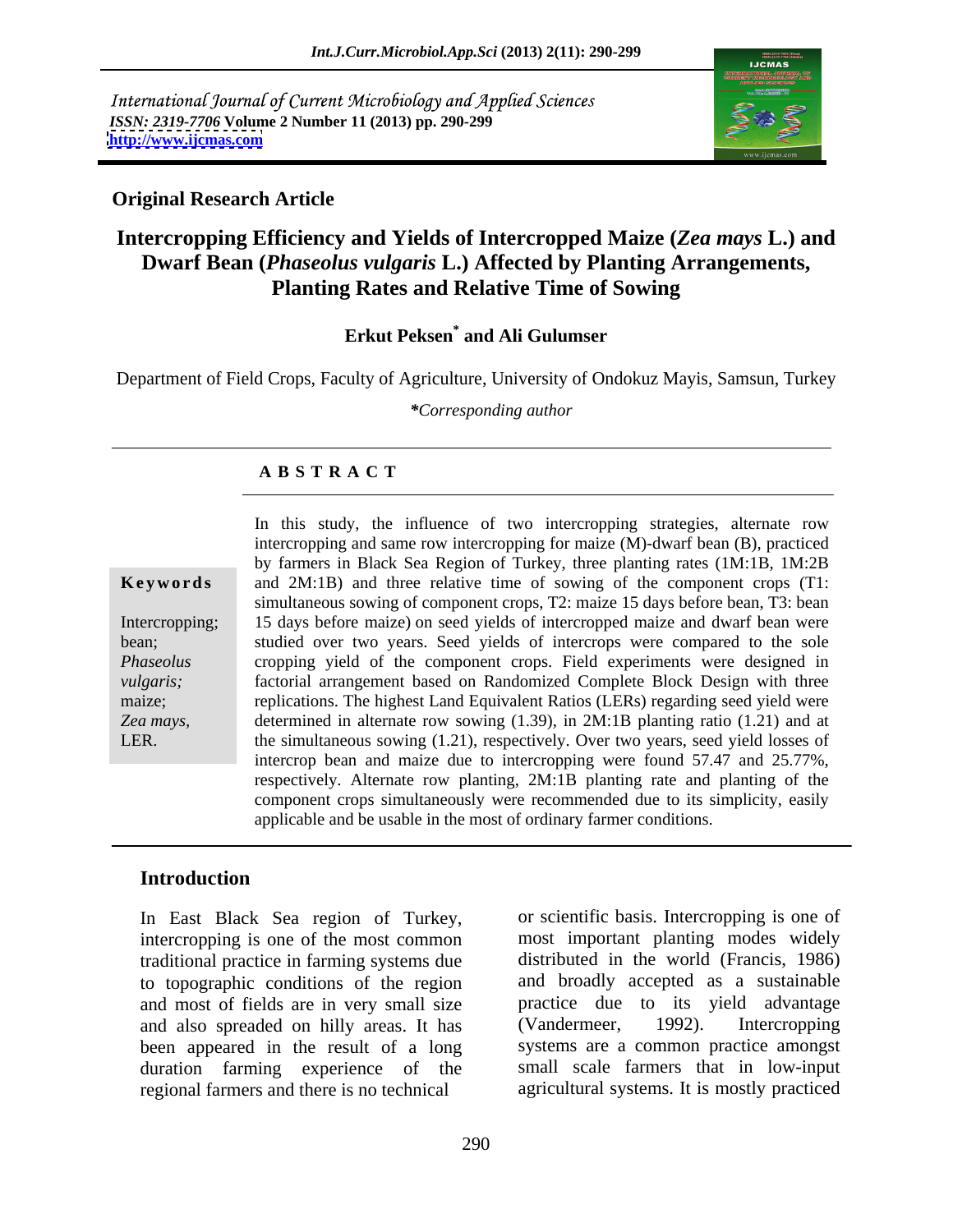It is commonly used in tropical parts of the world and in most of the Asian countries. One-third of the cultivated lands are covered by intercropped crops and those areas produce about half of the total grain products in China (Zhang and Li, 2003). Zhang *et al*. (2007) informed that intercropping has been playing a very important role in ensuring grain supply and improving farmers' income in China.

Intercropping is the agricultural practice of cultivating two or more crop species simultaneously in the same field during the same growing season (Andrews and In an intercropping system, degree of Kassam 1976; Ofori and Stern 1987) It competition varies depending on Kassam, 1976; Ofori and Stern, 1987). It environmental resources such as light, soil, water, plant nutrients, etc. and also reduces risk to the cost of production, provides greater financial stability for farmers, decreases pest damages, suppresses weeds (especially nitrogen) available in so<br>
orowth more than monocultures, improves applied by fertilizers. Despite growth more than monocultures, improves applied by fertilizers. Despite its soil fertility through nitrogen increasing to the system and improves yield and quality been neglected in research on plant<br>(Francis et al. 1976: Willey 1979) When production systems in temperate (Francis *et al.*, 1976; Willey, 1979). When production systems in temperate crops are complimentary in terms of agricultural ecosystems due to its crops are complimentary in terms of growth pattern, aboveground canopy, rooting system, and their water and nutrient demand, intercropping effectively enables a more efficient utilization of available resources (sunlight, moisture and soil nutrients), and can result in relatively<br>higher vields than when crops are grown efficiency of maize-dwarf bean higher yields than when crops are grown separately, as pure stands (Willey, 1979).

In some legume-nonlegume intercropping systems, competition for nitrogen may be probably reduced by the legume morphological characteristics of component, since the legume depends mainly on its own nitrogen fixation while

on small farms with limited production the cereal uses mineral nitrogen (Ofori and capacity due to lack of capital to acquire Stern, 1987; Rerkasem *et al.,* 1988). inputs (Lithourgidis *et al.,* 2011). Ghosh (2004) stated that intercropping offers to farmers the opportunity to engage nature's principle of diversity at their farms. Intercropping is a possible way of increasing the productivity on small farms, as it provides security against potential losses of monoculture. The yield losses of sole crop due to environmental condition may be compensated by intercrop (Fukai and Ternbath, 1993). Competitive effect of intercropped beans on maize yields was high at higher plant populations, when maize at a constant plant population was intercropped with three bean plant populations (Morgado and Willey, 2003).

provides an efficient utilization of competitive ability of the intercropped In an intercropping system, degree of competition varies depending on plant species, component crop density, plant arrangements and inter/intra row spacing, relative time of planting of the component crops and plant nutrients (especially nitrogen) available in soil or applied by fertilizers. Despite its advantages, intercropping has traditionally been neglected in research on plant production systems in temperate agricultural ecosystems due to its complexity and because of the difficulties for its management and lesser relevance in cropping systems based on agrochemicals (Anonymous, 2013).

probably reduced by the legume component crops on seed following This study was conducted to determine the efficiency of maize-dwarf bean intercropping based on Land Equivalent Ratio (LER) regarding seed yield and the effects of planting arrangements, planting rates and relative time of planting of the component crops on seed yields and morphological characteristics of intercropped maize and dwarf bean.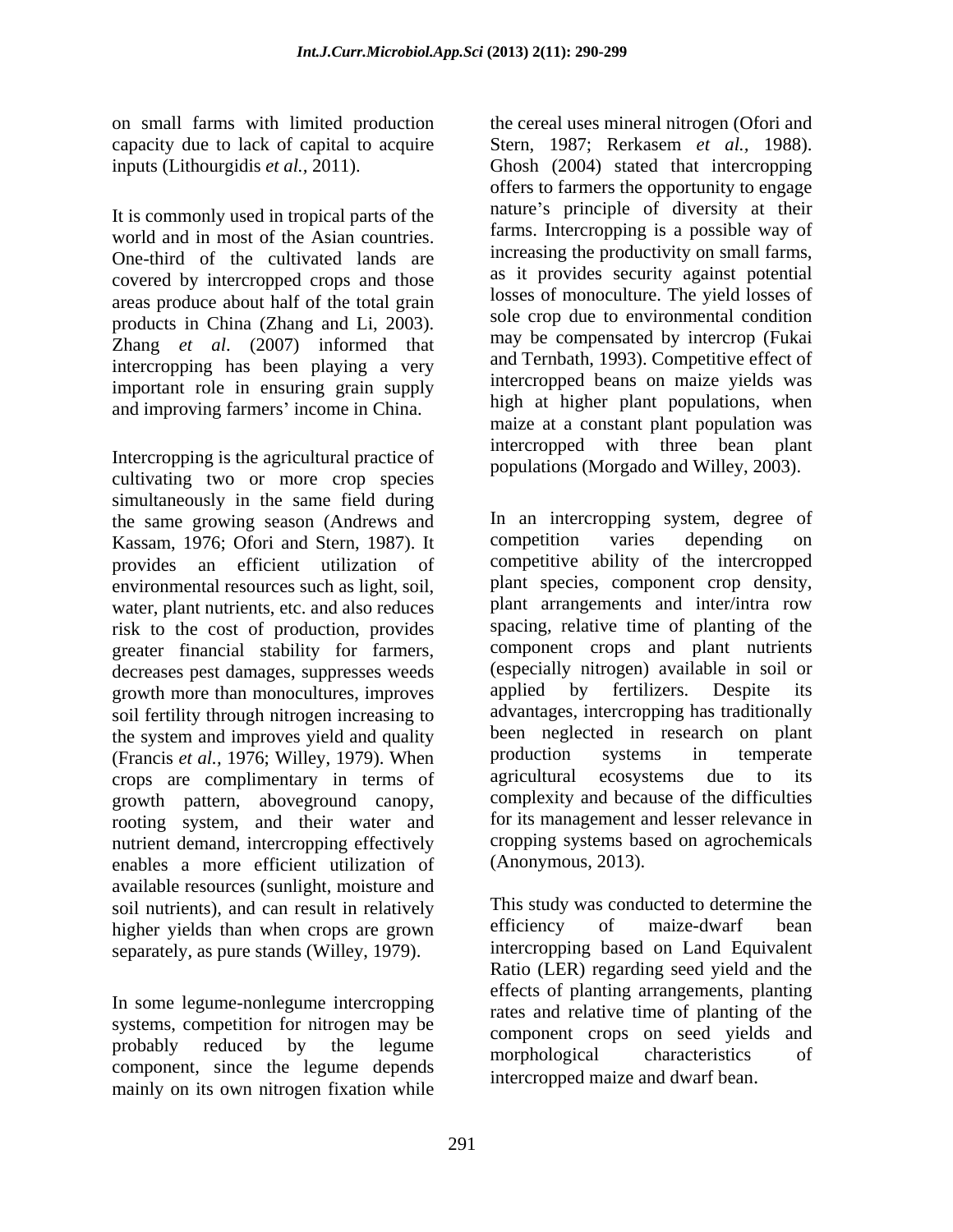### **Experimental site description**

Field experiments were conducted at the investigated. Black Sea Agricultural Research Station, Carsamba, Samsun, Turkey (41°21' N latitude, 36° 15' E longitude, 4 m asl), for two years under irrigated conditions. The experimental site is located at the Black bean, respectively. Inter row spacing was<br>Sea Region of Turkey with total annual 70 in same row and 50 cm in alternate row Sea Region of Turkey with total annual respectively (Figure 1). In this region, the yearly mean air temperatures were

### **Soil characteristics**

The study was conducted at clayey-loamy and slightly alkaline (pH=7.51) soil condition. The soil of the experimental site was rich in potassium, medium in organic matter, phosphorus and calcium and low in

# **Experimental design, planting and**

The experiments were set in Randomized Complete Block Design as a factorial trial with three replications. Combinations of three main factors consisted of planting arrangements, planting rates and relative planting time of the components and also sole planting of the component crops were

*Zea mays* L. cv. TTM-813 and dwarf *Phaseolus vulgaris* L. cv. Yalova-5 were used in the study. Both maize (M) and bean (B) were harvested mainly for dry seeds. Planting arrangements included sowing of component crop seeds into the same row (within-row) and alternate rows. Three planting rates (1M:1B, 1M:2B and

**Materials and Methods** 2M:1B) and three relative planting times of the component crops (T1:simultaneous sowing, T2: maize 15 days before bean and T3: bean 15 days before maize) were investigated.

rainfall of 812.4 and 970.7 mm, arrangement of the intercrops. Component recorded as 14.68 and 14.34°C, different planting arrangement, planting respectively (Figure 2). rates and relative time of planting of the Distances between the rows and plants within the same rows were 70 x 25 cm and 50 x 10 cm in sole planting of maizeand bean, respectively. Inter row spacing was 70 in same row and 50 cm in alternate row crop density, total plant number per hectare and row spacing with respect to component crops are presented in Table 1.

salt content in both study years. Split doses. Half of nitrogen was applied **cultivation practices** plants were in 50 cm height. Phosphorus at Sole bean, sole maize and intercropped crops were fertilized by ammonium sulphate at the rate of 40, 160 and 80 kg  $ha^{-1}$  N, respectively. N was applied to sole maize and all intercropped plots as two during the sowing and the other part was dressed when intercropped and sole maize the rate of 80 kg ha<sup>-1</sup>  $P_2O_5$  was applied to  $^{-1}$  P<sub>2</sub>O<sub>5</sub> was applied to all plots as basal dose in the form of triple super phosphate.

randomly placed to the blocks. the effectiveness of all intercropping Land Equivalent Ratio (LER) proposed by Willey and Osiru (1972) were calculated as an index of combined yield to evaluate combinations. Values of LER greater than 1 showed an advantage, while those less than 1 showed a disadvantage of intercropping. Plant straw and seed yield of sole cropped and intercropped bean and maize were determined over ten plants in each treatment, while seed yield losses were calculated over seed yield per hectare.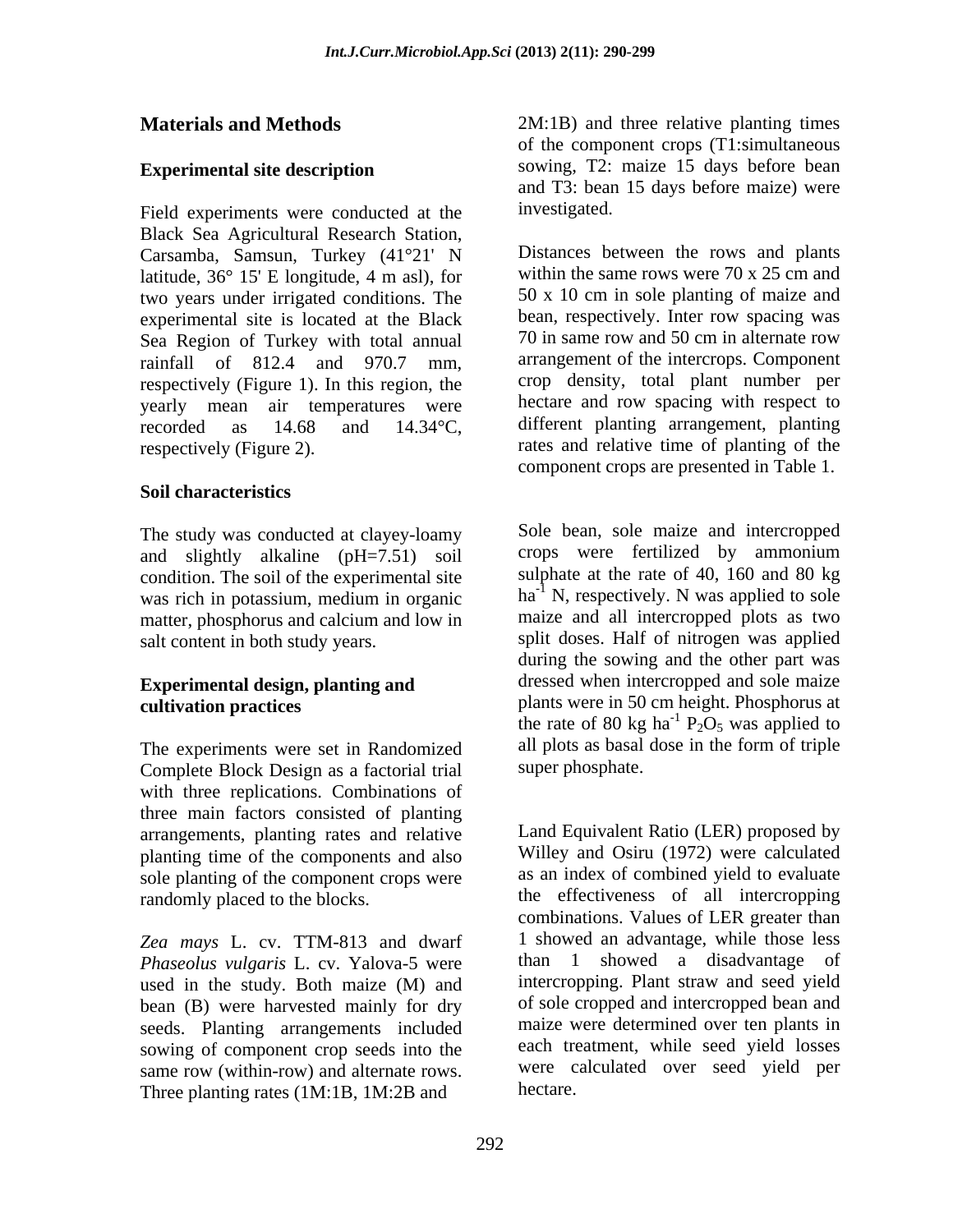



**Figure.2** Monthly mean temperature recorded in Carsamba Black Sea Agricultural Research Station during 1995 and 1996 growing seasons and long-term



**Figure.3** Land Equivalent Ratios (LER) calculated for intercropping treatments based on seed yield



**Intercroping treatm ents**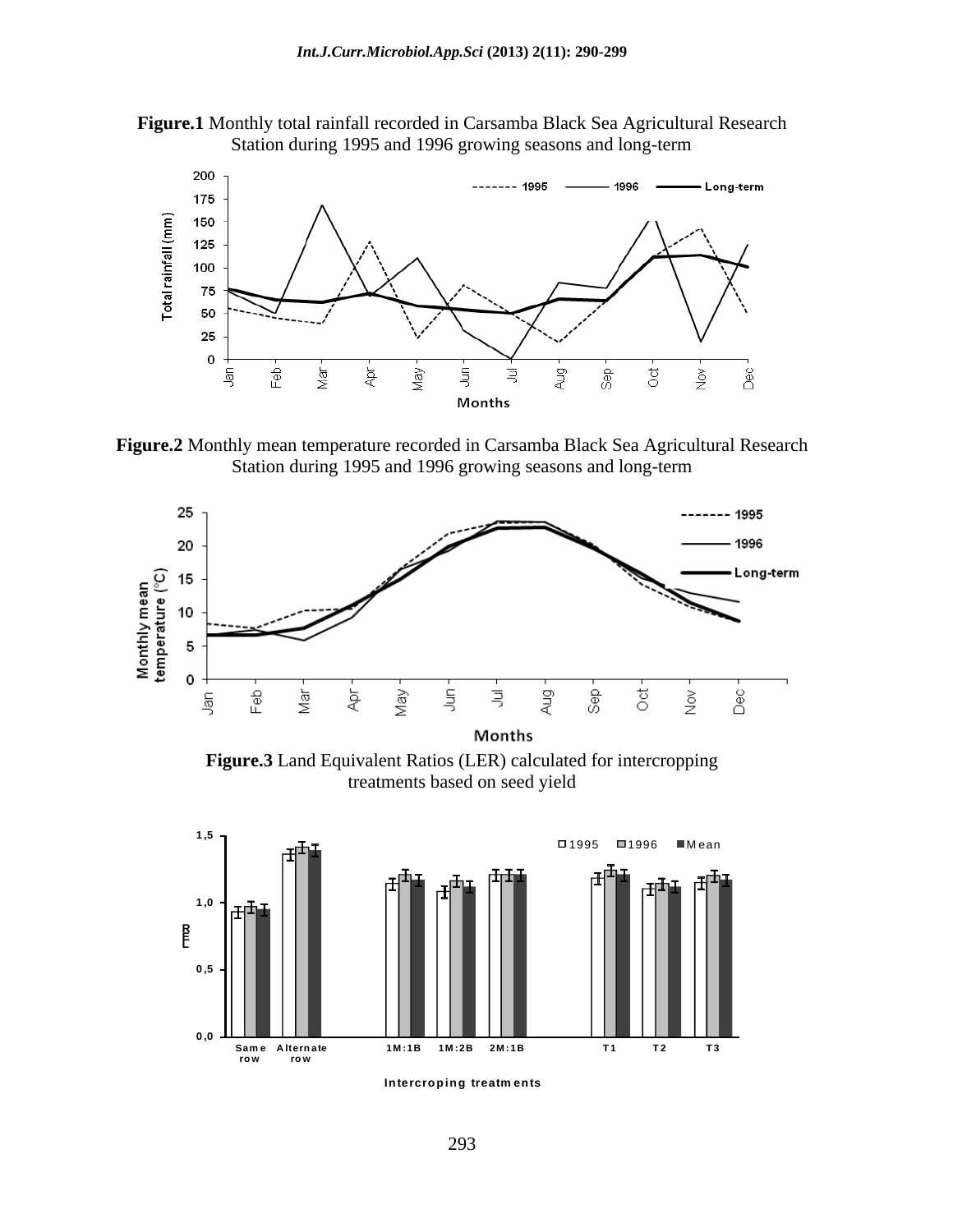variance (ANOVA) and means were

Morphological characteristics and seed yield per plant of intercropped dwarf bean with maize are presented in Table 2 over two years. Bean plant height determined in alternate row intercropping and T3 planting time were significantly higher than in sole bean. Lengthening of plant height was due to more competition between bean and maize to reach and capture sunlight in those situations. Light intensity reaching the legume canopy reduces when the legume intercropped with a taller component crop (Ofori and Stern, 1987). Culture of maize or bean requires 34%

First pod height and pod length weren't effected by none of the intercropping treatments. The number of pods per plant reduced in 2M:1B and T2 planting time, while it increased in T3. Lower 100 seed weights were found in both same and 2M:1B planting rates and T2 planting time when compared to sole bean. Bean plant seed yield determined in same row intercropping was over sole bean yield, while it was lower in alternate row planting than in sole bean crop. Planting of maize 15 days before bean significantly decreased bean seed yield per plant when compared to sole bean was shown in

In contrast to bean, there were no

**Statistical analysis** Significant differences regarding all Data were subjected to an analysis of and intercropped maize, except for seed compared by using Duncan's multiple from both same and alternate row planting range test. In addition, t control method arrangements, planting rates and relative was used to compare seed yield and times of sowing of the component crops related characters of sole and intercropped were significantly higher than in sole component crop. maize. Reducing competition in both **Results and Discussion** for growth limiting factor increased seed significant differences regarding all investigated characteristics between sole yield per plant. Plant seed yields obtained within and between the intercrop species plant yield in intercrop maize due to lowering plant density in intercropped maize than in sole maize (Table 2 and 3).

> With the exception of same row intercropping, LER values were over 1.0 showed that all intercropping treatments were superior to sole cropping of the components. Alternate row intercropping was superior to same row intercropping and gave the highest LER (1.39) value among all intercropping treatments according to average of two years study results. This means that sole culture of maize or bean requires 34% more land to produce equal yield. Among planting rates and relative planting times, 2M:1B planting rate and simultaneous planting (T1) gave higher LER values than in the others (Figure 3).

alternate row intercropping, 1M:2B, greater in simulations intercropping of Table.2. Table.2.  $\frac{3.56 \times 10^{11} \text{ m}}{200000 \text{ m}^2}$  advantage as high as 28 and 64%, were Total productivity measured by LER was greater in simultaneous intercropping of maize and cowpea than in staggered intercropping (Sesay, 2000). All the intercrops were productive as compared to the sole crops with an average land equivalence ratio (LER) of 1.3 for both dry matter and grain yield across all the sites (Rusinamhodzi, 2006). Morgado and Willey (2008) reported that intercropping is more productive than sole cropping and obtained at 20000 and 40000 plant ha -1 maize plant density, respectively.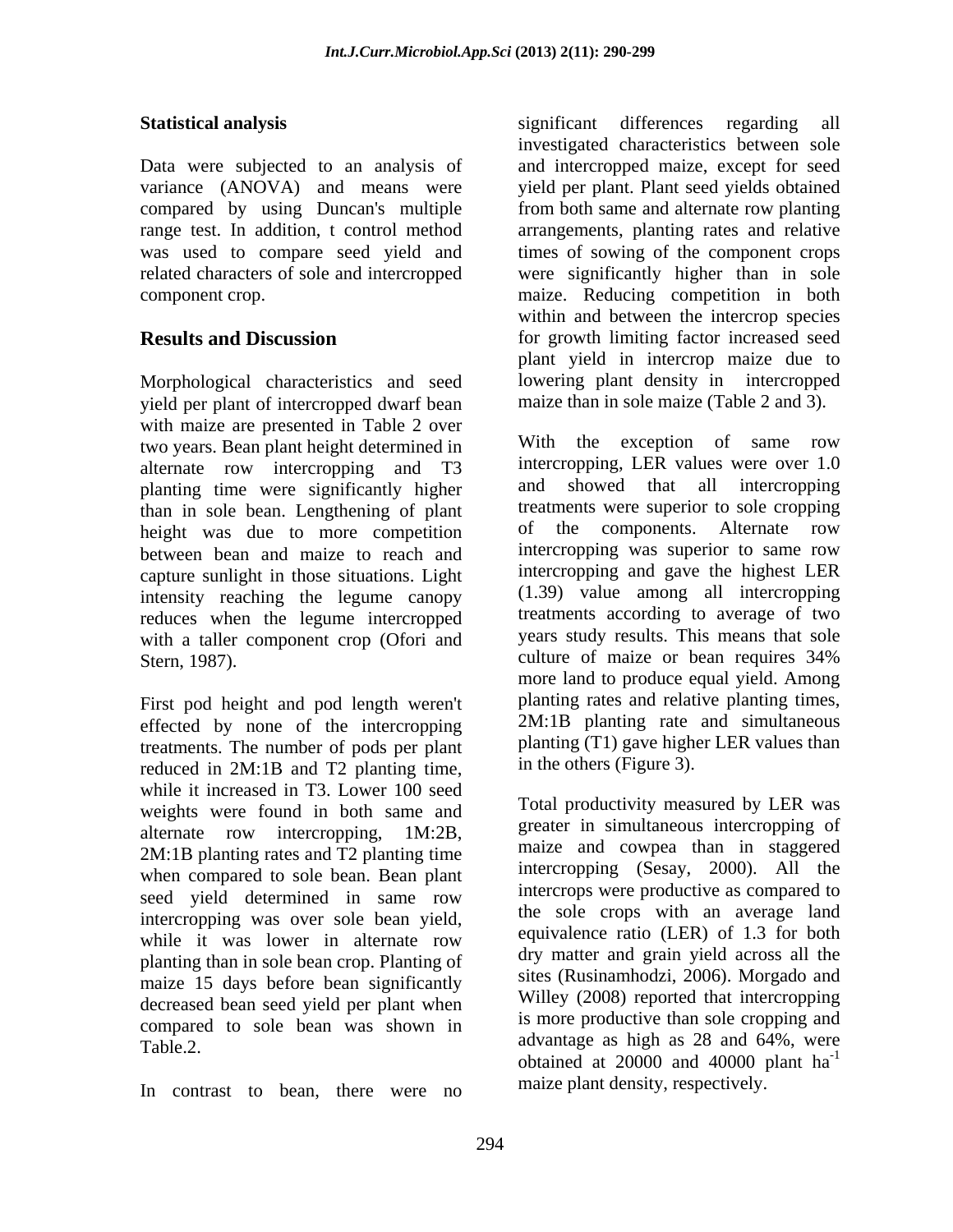| <b>Planting</b> | <b>Planting</b> | <b>Relative</b>                                  |                           | <b>Plant density</b>     | <b>Total plant</b>           | Inter- and intra |
|-----------------|-----------------|--------------------------------------------------|---------------------------|--------------------------|------------------------------|------------------|
| arrangements    | rates*          | time of                                          | (plant ha <sup>-1</sup> ) |                          | number                       | -row spacing     |
|                 |                 | planting                                         | <b>Bean</b>               | <b>Maize</b>             | $\text{(plant ha}^1\text{)}$ | $(cm)**$         |
| Same row        | 1M:1B           | T <sub>1</sub> , T <sub>2</sub> , T <sub>3</sub> | 2857                      | 2857                     | 5714                         | 70x25            |
|                 | 1M:2B           | T1, T2, T3                                       | 3809                      | 1905                     | 5714                         | 70x25            |
|                 | 2M:1B           | Γ1, T2, T3                                       | 1905                      | 3809                     | 5714                         | 70x25            |
| Alternate       | 1M:1B           | T1, T2, T3                                       | 10000                     | 4000                     | 14000                        | $50x25$ in maize |
| row             |                 |                                                  |                           |                          |                              | rows             |
|                 | 1M:2B           | T1, T2, T3                                       | 13333                     | 2666                     | 14000                        | $50x10$ in bean  |
|                 |                 |                                                  |                           |                          |                              | rows             |
|                 | 2M:1B           | T1, T2, T3                                       | 6666                      | 5333                     | 14000                        |                  |
| Sole bean       |                 |                                                  | 20000                     | $\overline{\phantom{0}}$ | 20000                        | 50x10            |
| Sole maize      |                 |                                                  | $\overline{\phantom{0}}$  | 5714                     | 5714                         | 70x25            |

**Table.1** Component crop density, total plant number, row spacing with respect to different row arrangement, planting rates and relative times of sowing of component crops

\* Planting rates indicates the number of component plant in same row intercropping and the number of rows of component crops in alternate row intercropping; \*\*Inter row spacing was 70 cm in same row and 50 cm in alternate row intercropping

**Table.2** Some morphological characteristics and seed yields of intercropped dwarf bean with maize over two years combined results

| <b>Sole</b><br><b>Same</b><br>bean<br>row<br>44.14<br>44.25<br>$t$ value<br>0.239<br>20.86<br>18.86<br>$t$ value<br>1.909 | arrangements<br><b>Alternate</b><br>row<br>46.29<br>$5.791*$ | 1M:1B | 1M:2B                                 | 2M:1B    | T <sub>1</sub> | T2       | <b>T3</b> |
|---------------------------------------------------------------------------------------------------------------------------|--------------------------------------------------------------|-------|---------------------------------------|----------|----------------|----------|-----------|
|                                                                                                                           |                                                              |       |                                       |          |                |          |           |
|                                                                                                                           |                                                              |       |                                       |          |                |          |           |
|                                                                                                                           |                                                              |       |                                       |          |                |          |           |
|                                                                                                                           |                                                              |       | <b>Plant height (cm)</b>              |          |                |          |           |
|                                                                                                                           |                                                              | 45.24 | 45.54                                 | 45.03    | 45.36          | 44.74    | 45.72     |
|                                                                                                                           |                                                              | 2.196 | 2.608                                 | 2.895    | 1.548          | 0.650    | 5.944*    |
|                                                                                                                           |                                                              |       | First pod height (cm)                 |          |                |          |           |
|                                                                                                                           | 20.92                                                        | 19.60 | 19.89                                 | 20.18    | 20.49          | 19.57    | 19.63     |
|                                                                                                                           | 0.067                                                        | 1.354 | 1.026                                 | 0.699    | 0.336          | 1.357    | 1.360     |
|                                                                                                                           |                                                              |       | Pod length (cm)                       |          |                |          |           |
| 9.50<br>9.11                                                                                                              | 9.53                                                         | 9.58  | 9.55                                  | 9.42     | 9.58           | 9.49     | 9.48      |
| $t$ value<br>3.060                                                                                                        | 3.023                                                        | 2.645 | 2.820                                 | 2.057    | 3.764          | 2.544    | 2.163     |
|                                                                                                                           |                                                              |       | Pod number (pod plant <sup>-1</sup> ) |          |                |          |           |
| 12.15<br>11.69                                                                                                            | 10.93                                                        | 11.31 | 12.40                                 | 10.21    | 11.36          | 8.20     | 14.36     |
| 1.077<br>$t$ value                                                                                                        | 2.593                                                        | 2.605 | 0.960                                 | 4.483*   | 1.507          | 23.754*  | $6.918*$  |
|                                                                                                                           |                                                              |       | 100 seed weight $(g)$                 |          |                |          |           |
| 46.97<br>44.22                                                                                                            | 44.74                                                        | 45.10 | 44.46                                 | 43.87    | 45.28          | 42.06    | 46.10     |
| $4.604*$<br>$t$ value                                                                                                     | 5.377*                                                       | 3.771 | $4.518*$                              | $6.855*$ | 3.594          | $7.674*$ | 1.775     |
|                                                                                                                           |                                                              |       | Seed yield $(g$ plant <sup>-1</sup> ) |          |                |          |           |
| 10.78<br>8.94                                                                                                             | 6.45                                                         | 8.61  | 8.85                                  | 8.38     | 9.20           | 6.69     | 9.96      |
| 4.828*<br>t value                                                                                                         |                                                              |       |                                       |          |                |          |           |

\* and \*\* significant at P<0.05 and P<0.01, respectively. For each characteristic, first and second lines indicate means and *t* values, respectively. T1: simultaneous sowing, T2: maize 15 days before bean, T3: bean 15 days before maize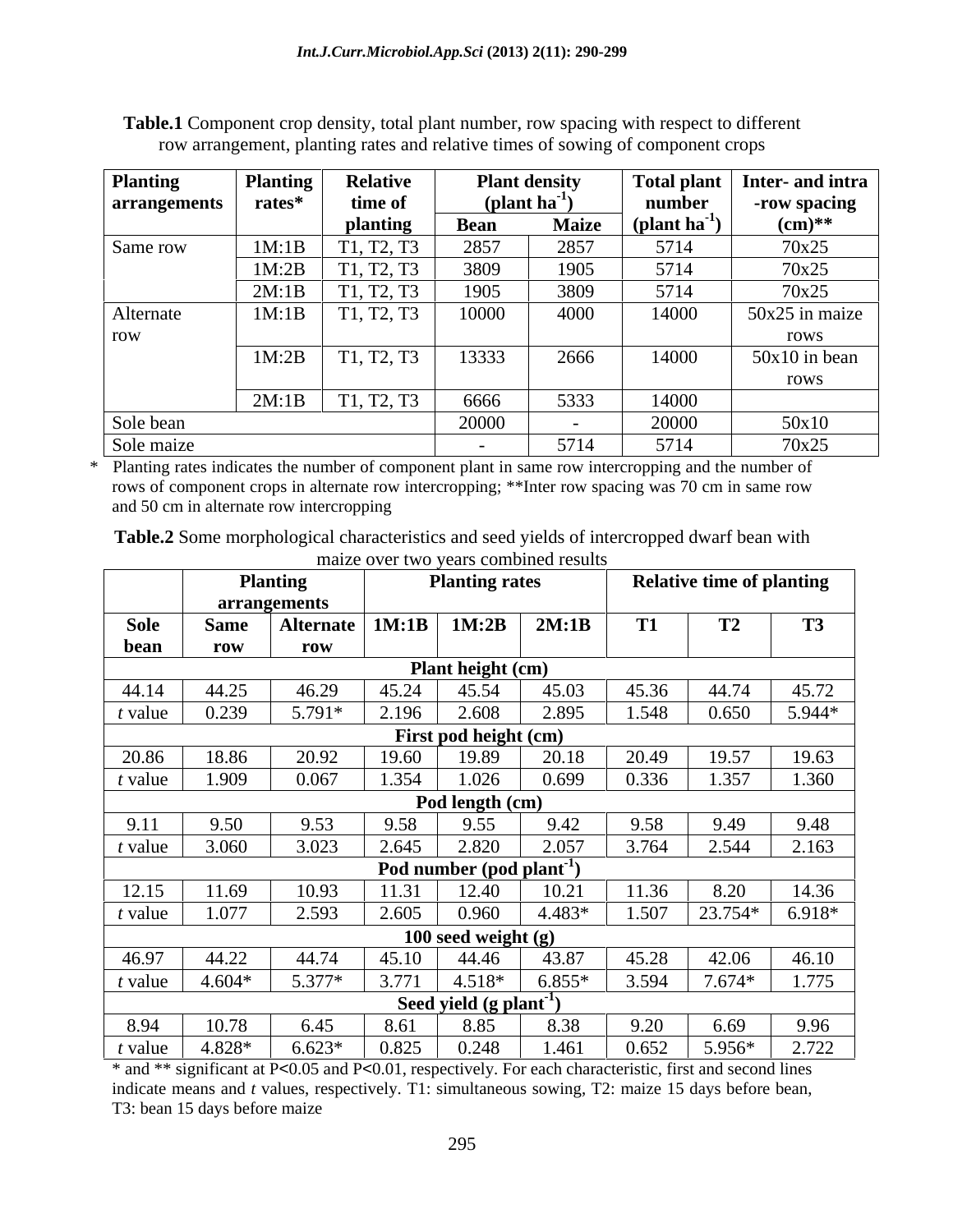|           |                   | <b>Planting</b>  |          | <b>Planting rates</b>                 |                                                                          |           | <b>Relative time of planting</b>                                       |           |
|-----------|-------------------|------------------|----------|---------------------------------------|--------------------------------------------------------------------------|-----------|------------------------------------------------------------------------|-----------|
|           |                   | arrangements     |          |                                       |                                                                          |           |                                                                        |           |
| Sole      | <b>Same</b>       | <b>Alternate</b> | 1M:1     | 1M:2                                  | 2M:1B                                                                    | <b>T1</b> | T2                                                                     | <b>T3</b> |
| maize     | row               | row              | $\bf{B}$ | B                                     |                                                                          |           |                                                                        |           |
|           |                   |                  |          | Plant height (cm)                     |                                                                          |           |                                                                        |           |
| 199.57    | 196.91            | 200.70           |          |                                       | 197.0   195.33   204.04   197.56                                         |           | 202.17                                                                 | 196.69    |
| $t$ value | 0.399             | 0.182            | 0.354    | 0.661                                 | 0.698                                                                    | 0.295     | 0.381                                                                  | 0.475     |
|           |                   |                  |          | Ear height (cm)                       |                                                                          |           |                                                                        |           |
| 85.12     | 84.81             | 89.62            |          | $86.41$ 85.35                         | 89.89                                                                    | 85.63     | 88.31                                                                  | 87.71     |
| t value   | 0.074             | 1.123            |          | $0.274$ 0.059                         | 1.175                                                                    | 0.118     | 0.752                                                                  | 0.660     |
|           |                   |                  |          | Ear length (cm)                       |                                                                          |           |                                                                        |           |
| 19.66     | 20.40             | 20.06            |          | $20.16$ 20.66                         | 19.87                                                                    | 20.51     | 20.42                                                                  | 19.76     |
| $t$ value | 0.965             | 0.546            | 0.662    | 1.392                                 | 0.267                                                                    | 1.158     | 1.022                                                                  | 0.124     |
|           |                   |                  |          |                                       | Kernel number (kernel ear                                                |           |                                                                        |           |
| 552.23    | 599.95            | 602.96           |          |                                       | $604.0$ 608.92 591.42                                                    | 606.91    | $\begin{array}{ c c c c c } \hline 629.10 & 568.34 \hline \end{array}$ |           |
|           |                   |                  |          |                                       |                                                                          |           |                                                                        |           |
| $t$ value | 1.483             | 1.573            | 1.559    | 1.803                                 | 1.205                                                                    | 1.646     | 2.400                                                                  | 0.492     |
|           |                   |                  |          | 100 seed weight $(g)$                 |                                                                          |           |                                                                        |           |
| 29.49     | 32.06             | 31.88            |          | $31.86$ 32.60                         | 31.45                                                                    | 31.84     | 32.54                                                                  | 31.53     |
| $t$ value | 1.218             | 1.056            |          | $1.053$   1.450                       | 0.913                                                                    | 1.101     | 1.285                                                                  | 0.965     |
|           |                   |                  |          | Seed yield $(g$ plant <sup>-1</sup> ) |                                                                          |           |                                                                        |           |
| 146.83    | 193.14            | 164.69           |          |                                       | $\vert 175.92 \vert 196.09 \vert 164.74 \vert 184.08 \vert 185.59 \vert$ |           |                                                                        | 167.07    |
|           | t value $86.804*$ | 23.077**         |          |                                       | $ 38.298 45.163 20.316* 58.424$                                          |           | 48.792                                                                 | 23.344    |
|           |                   |                  | **       | **                                    |                                                                          | **        | **                                                                     | **        |

**Table.3** Some morphological characteristics and seed yields of intercropped maize with dwarf bean over two years combined results

\*\*significant at P<0.01. For each characteristic, first and second lines indicate means and *t* values, respectively. T1: simultaneous sowing, T2: maize 15 days before bean, T3: bean 15 days before maize.

**Table.4** Seed yield losses (%) in dwarf bean and maize due to intercropping

|                                 |       |                   | Seed yield losses (%) due to intercropping* |       |              |                |
|---------------------------------|-------|-------------------|---------------------------------------------|-------|--------------|----------------|
| <b>Treatments</b>               |       | <b>Dwarf</b> bean |                                             |       | <b>Maize</b> |                |
|                                 | 1995  | 1996              | <b>Mean</b>                                 | 1995  | 1996         | Mean           |
| Same row                        | 73.36 | 71.32             | 72.34                                       | 33.66 | 27.86        | 30.76          |
| Alternate row                   | 43.67 | 41.54             | 42.60                                       | 20.26 | 21.31        | 20.70<br>20.19 |
| 1M:1B                           | 58.67 | 56.88             | 57.77                                       | 27.60 | 12.31        | 19.95          |
| 1M:2B                           | 44.93 | 40.97             | 42.95                                       | 46.65 | 29.57        | 38.11          |
| 2M:1B                           | 71.95 | 71.43             | 1.69                                        | 6.63  | 31.88        | 19.26          |
| $T = 1$                         | 56.43 | 54.28             | 55.36                                       | 25.53 | 21.97        | 23.75          |
| T <sup>2</sup><br>$\perp$       | 64.27 | 64.68             | 64.47                                       | 24.92 | 29.80        | 27.36          |
| T <sup>2</sup><br><u>__ 1 J</u> | 54.85 | 50.32             | 52.58                                       | 30.43 | 21.99        | 2621<br>20.41  |
| Mear                            | 58.52 | 56.43             | 57.47                                       | 29.96 | 24.58        | 25.77          |

\*Seed yield losses were expressed as a percentage of sole bean and maize seed yield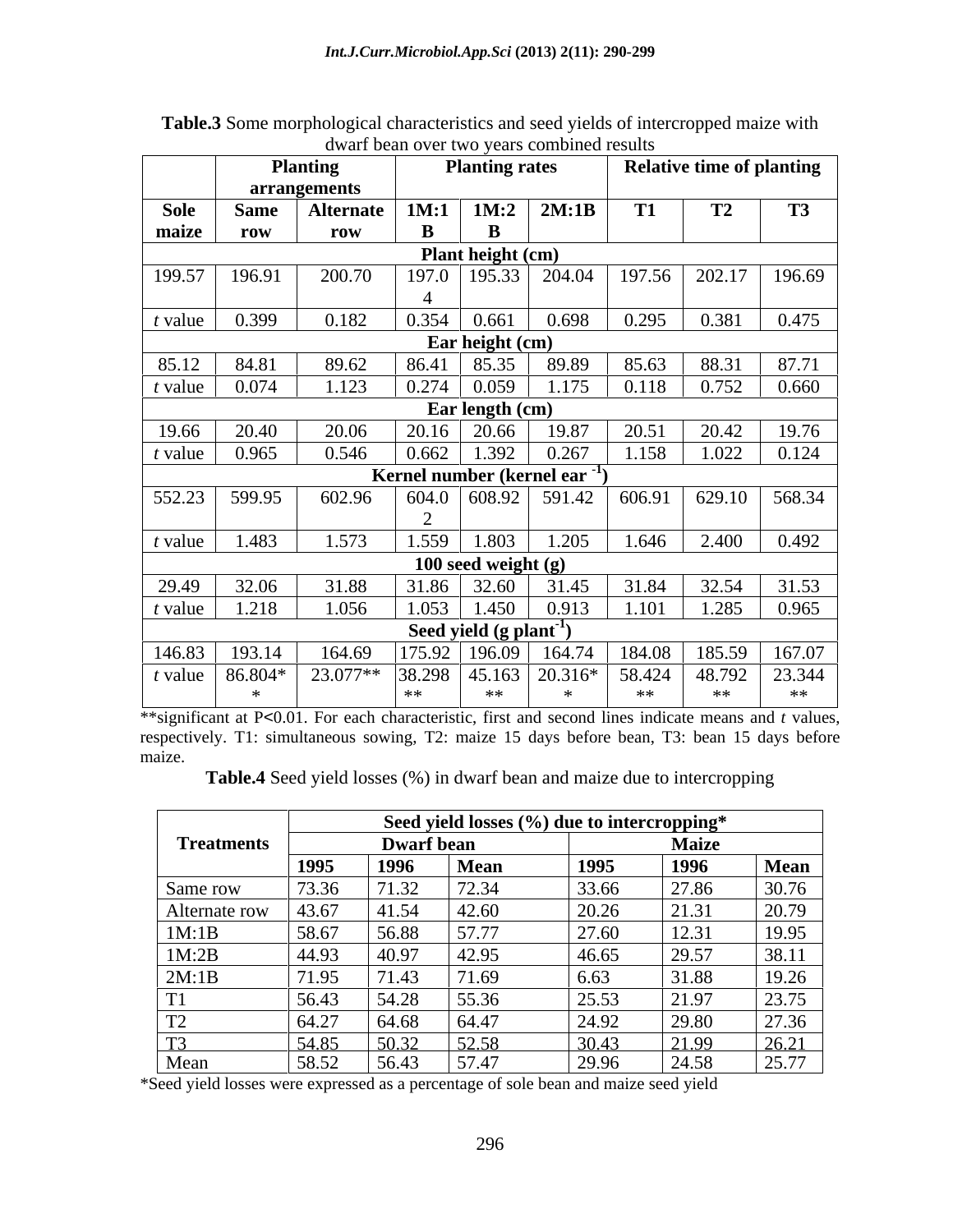Among all intercropping treatments, yield were compensated with bean seed yield found 57.47 and 25.77%, respectively residues. Changing maize density from

higher seed yield losses were determined respective seasons. Maize yield was 19% in intercropped bean with maize in the less when intercropped bean same row (72.34%) then in intercropped (Mutungamiri, 2001). Afe and Olofintoye alternate rows (42.60%). Maize seed yield (2013) informed that the superiority and losses were also increased in the same row suitability of intercropping early and late planting of component crops (30.76%) maturing cowpeas at full population with compare to alternate row planting early maturing maize at 25-75% full (20.79%). Yield losses of each intercrops bould particularly when the increased with its decreasing plant density component crops are planted at the same in the intercropping treatment. However, intercropping were more productive than sole cropping of the components and gave more total seed yield associated with high LER values, except for same row competition between the component crops intercropping (Figure 3). Practicing alternate-row sowings and benefiting from climbing types of legumes as component crop had better performances than samerow sowings and dwarf type legume (Geren *et al.*, 2008). In intercropping maize 15 days before beans reduced bean<br>systems plant arrangements of the vield by 64.47% while maize yield systems, plant arrangements of the component crops in alternate rows is more advantageous than in same row intercropping (Ofori and Stern, 1987).

Yield losses determined in intercrop bean significantly higher in simultaneous increased with increasing rate of intercroping intercropping than in staggered Among planting rates, the highest bean maize. On average, staggered 2M:1B and 1M:2B by 71.69 and 38.11%, in planting rate of 2M:1B, it gave the greatest LER values as reduced maize seed vield reduction of 51% and maize yield

losses were evidently lower in even it was low. Similarly, Rusinamhodzi intercropped maize than in intercropped (2006) reported that cowpea suppressed bean. Overall mean of all intercropping cotton yields but the reduction in yield was treatments and years, bean and maize seed compensated for by the yield of cowpea yield losses due to intercropping were and also the residual fertility from cowpea (Table 4).  $24000$  plants ha<sup>-1</sup> to 37000 plants ha<sup>-1</sup><br>increased maize yield by 28 and 39% and<br>According the two years study results, reduced bean yields by 11 and 18% in the residues. Changing maize density from 24000 plants  $ha^{-1}$  to 37000 plants  $ha^{-1}$ to 37000 plants  $ha^{-1}$ -1 increased maize yield by 28 and 39% and reduced bean yields by 11 and 18% in the respective seasons. Maize yield was 19% less when intercropped bean early maturing maize at 25-75% full population particularly when the time.

maize in the intercropping treatment. intercropping as sowing was delayed after and maize seed yield losses were noted in intercropping depressed cowpea yield by respectively, due to be having the lowest crop yields (Sesay, 2000). Simultaneous plant density existing for each component planting of cowpea with maize produced a crops in those planting rates. Although the greater LER than late planting Ranasinghe highest bean seed yield losses determined et al. (1996). Francis et al. (1982) found Adjustment of planting time is one of the most effective applications to minimize competition between the component crops for growth limiting factors in intercropping systems. In average of two years, simultaneous sowing resulted in yield reduction of 55.36 and 23.75% in bean and maize, respectively. Planting of maize 15 days before beans reduced bean yield by 64.47% while maize yield reduced by only 27.36%. Bean sown 15 days earlier reduced maize yield by 52.58% and bean yield reduced by 26.21% (Table 4). Cowpea seed yield was significantly higher in simultaneous intercropping than in staggered maize. On average, staggered 58%, relative to the corresponding sole that simultaneous sowing resulted in bean yield reduction of 51% and maize yield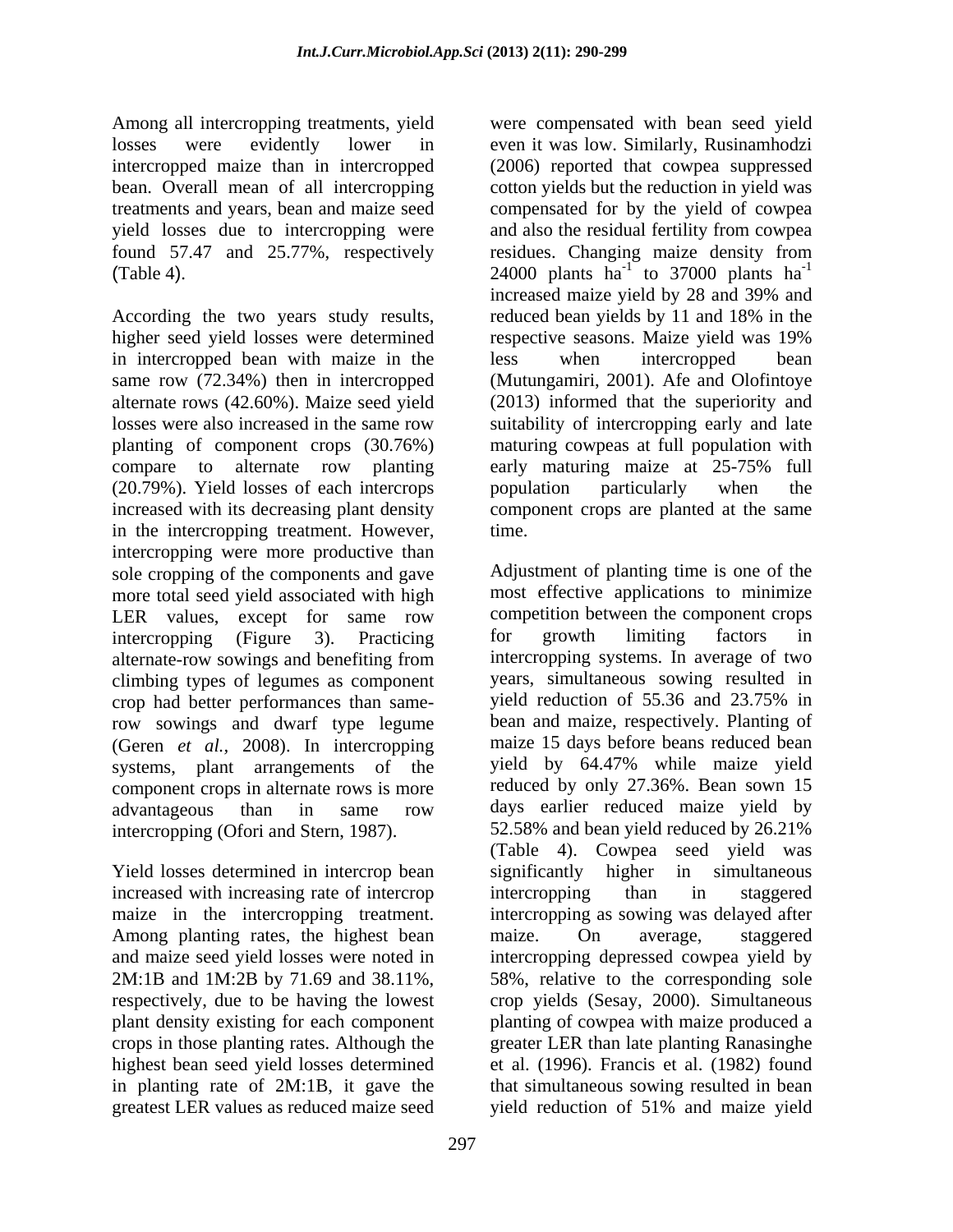reduction of 31%. Sowing maize 10 days<br>before beans reduced bean yield by 69% before beans reduced bean yield by 69% and maize by only 7%. Beans sown 10 Afe, A.I., and Olofintoye, J.A. 2013. and bean yield by 21%. Similar LER values were founded by staggered and simultaneous sowing of the component crops in the same study.

Nowadays, intercropping is a practice often associated with sustainable in increasing world food supplies. In agriculture and organic farming. Based on two years study results, alternate row intercropping which giving the highest LER regarding seed (LER=1.39) was recommended for maize-dwarf bean Anonymous, 2013. Intercropping of intercropping instead of planting of the component crops same rows (LER=0.95) organic farming systems as this planting arrangements hadn't advantage over sole cropping of the components. Among planting rates of the intercrops, 2M:1B was the most efficient Francis, C.A., C.A. Flor and Temple, S.R. intercropping system for the total seed 1976. Adapting varieties for yield (LER=1.21) when compared to sole cropping of the component crops. Finally, simultaneous planting of the component Triplett, G.B. (Eds.), Multiple crops (T1) that have higher LER values than in the others was recommended for maize-dwarf bean intercropping to Francis, C.A., M. Prager and Gerardo T. maximize production per unit area of land and obtain more benefits than t in sole cropping. Simultaneous planting of the maize and dwarf bean on alternate rows at the rate of 2M:1B also could be Francis, CA. 1986. Multiple cropping recommended due to be very simple, systems. 383 pp., Macmillan applicable and practical application Publishing Company, New York. regarding cultural practices applied under the field conditions.

BAYG for supporting of this PhD thesis Scholarship Program. India. Field Crop Res. 88: 227-237.

### **References**

- days earlier reduced maize yield by 53% Response of cowpea cultivars of Response of cowpea cultivars of contrasting maturity dates to varying component population ratios of early maturing maize. J. Agric. Biodivers. Res. 2(7): 137-143.
	- Andrews, D.J., and Kassam, A.H. 1976. The importance of multiple cropping Papendick, R.I., Sanchez, A., Triplett G.B. (Eds.), Multiple Cropping. ASA Special Publication 27. Madison, Wisconsin, pp. 1-10.
	- Anonymous, 2013. Intercropping cereals and grain legumes in European organic farming systems <http://www.coreorganic.org/library/EU>  $folder/intercop.pdf$  (Access 02.10.2013).
	- Francis, C.A., C.A. Flor and Temple, S.R.<br>1976. Adapting varieties for intercropping systems in the tropics. In: Papendick R.I., Sanches, P.A., Triplett, G.B. (Eds.), Multiple Cropping. ASA Special Publication 27. Madison, Wisconsin, pp. 235-253.
	- 1982. Effects of relative planting dates in bean (*Phaseolus vulgaris* L.) and maize (*Zea mays* L.) intercropping patterns. Field Crop Res. 5: 45-54.
	- systems. 383 pp., Macmillan
- **Acknowledgement**  crops. Field Crop Res. 34: 247-271. Fukai, S., and Ternbath, B.R. 1993. Processes determining intercrop productivity and yield of component
- The author wish to thank the TUBITAK-<br>competition and economics of under the frame of National PhD Ghosh, P.K. 2004. Growth, yield, competition and economics of groundnut/cereal fodder intercropping systems in the semi-arid tropics of